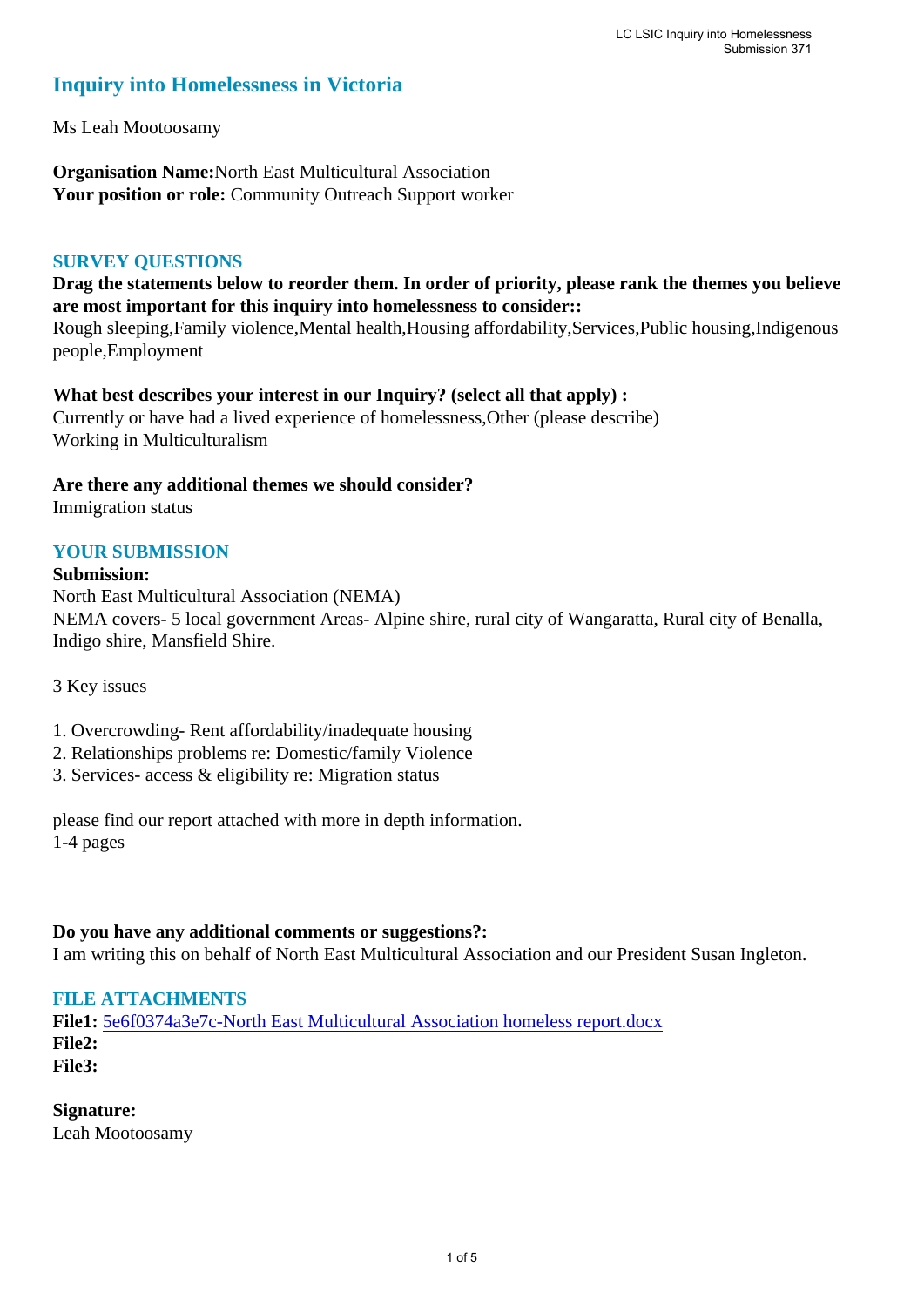North East Multicultural Association

16/03/2020

#### Parliamentary Inquiry into Homelessness: NEMA

To Whom it may concern,

I Leah Mootoosamy Currently work as a volunteer for North East Multicultural Association (NEMA) as Community Outreach Support worker. NEMA is a Not-for-profit Organisation whom operates mostly as a volunteer capacity (NEMA currently has 2 paid staff). NEMA covers 5 local government areas in the HUME region of Victoria- Rural city of Wangaratta, Alpine Shire, Rural city of Benalla, Mansfield Shire & Indigo shire. Clients/members- NEMA's client/members are of all ages & ethnic backgrounds- We work Mostly with migrants and have the occasional refugee who requires support.

**Key issues**: I'm raising **Three** main issues we have highlighted in our CALD communities in the 5 Local government area's our Organisation covers.

1. **Overcrowding-** Multicultural families have moved to the LGA's covered by NEMA. Most families will reside with other family members already living in the HUME region, this usually remains the circumstance until finding employment & housing. This is resulting in overcrowding where there may be 10 people living in 1-2-bedroom units.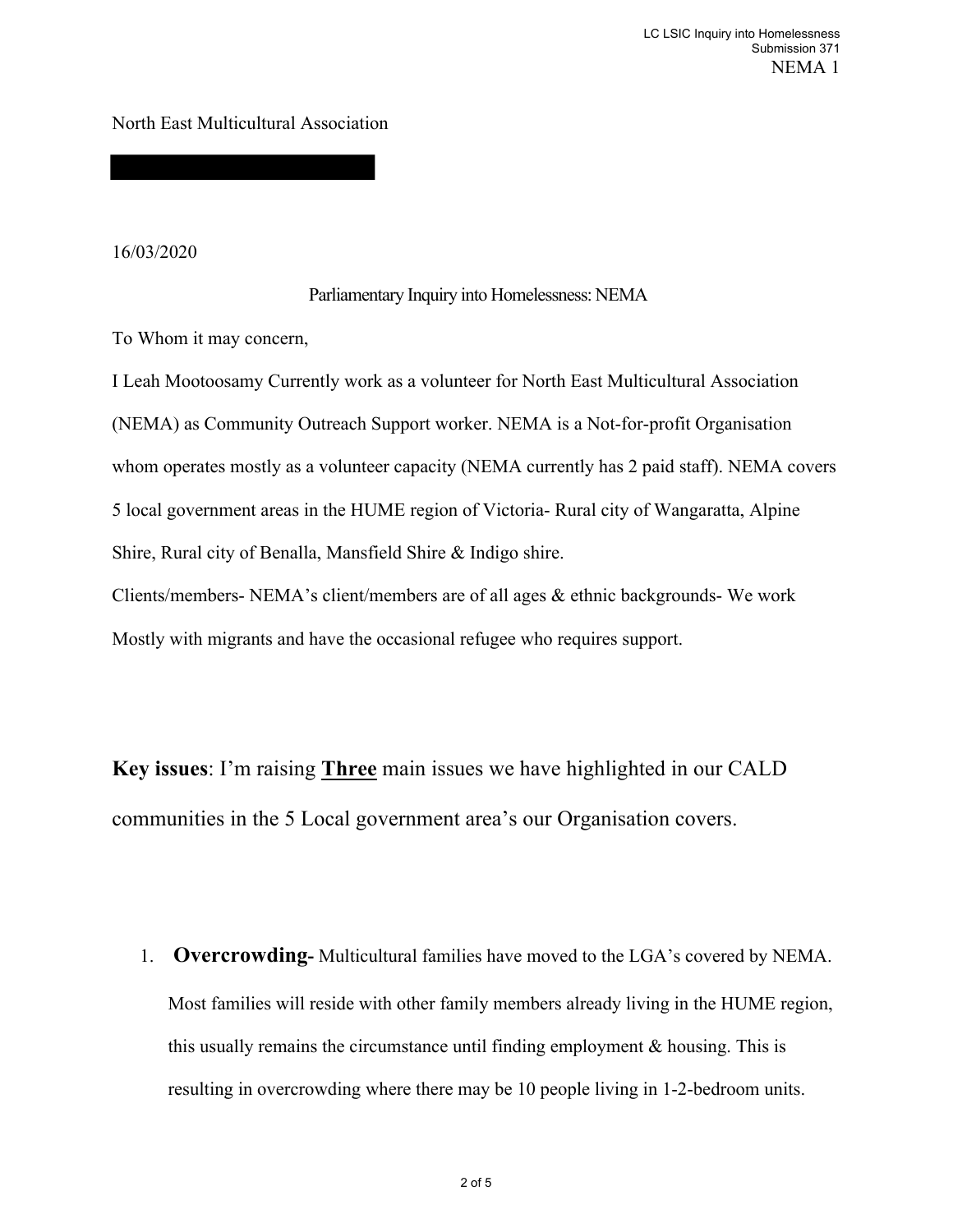**Seasonal workers** are living in accommodation where 7-10 people may be sharing a hotel room or cabin.

**Larger families** are living in smaller dwellings due to the inability of achieving adequate income and employment therefore unable to afford the rent for a bigger house. Most families are of 4 or more people living in a 1-2-bedroom unit.

2. **Relationships-** Younger Asian women, often in De facto/married relationships with older Australian men. Often these women become widows or isolated from the community in the result of their husband/partner becoming deceased or moving to an aged care facility. More often then not, these women will end up in crisis and are at high risk of losing their homes due to the estate being left to their husband/partners children or other family members. Example: client- Female aged 23 years, from Laos in S.E Asia, was married for 7 years to a 53-year-old man, partner died on their isolated property in Jamieson, Victoria. Client had only lived in Australia for 4 years, could not speak English, had no income, had no Australian education and ended up suffering at the hands of financial abuse perpetrated by her in-laws trying to gain control of the estate.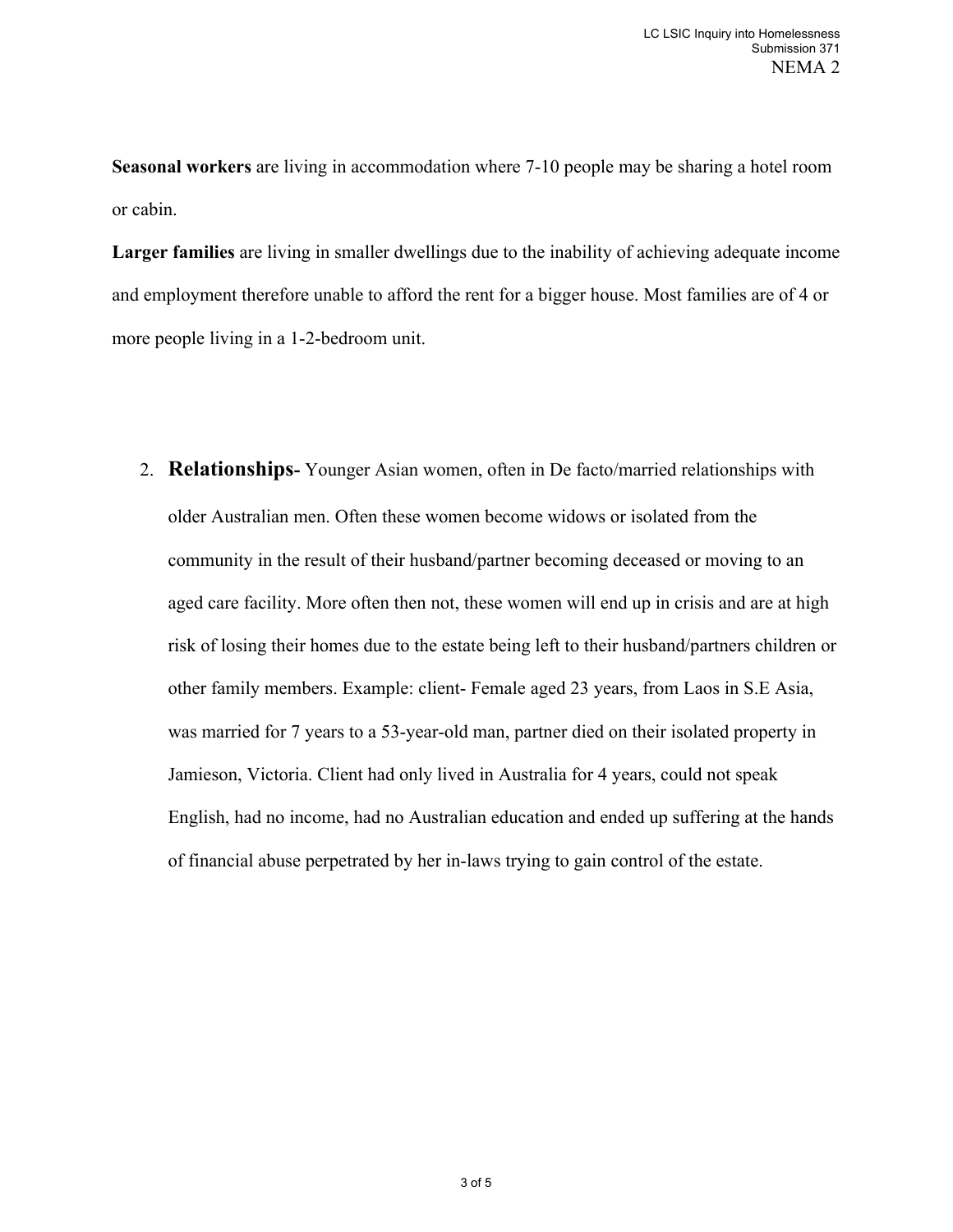- **Family & Domestic violence-** NEMA has supported numerous families who are/have experienced/ing family & domestic violence. Unfortunately, most women will stay with their abuser because the houses are not available when they do make the decision to leave their partners. Most women will take their children when they leave and require accommodation immediately. The emergency accommodation is not always suited for a family for long periods of time. EXAMPLE: Female client was pregnant, with 2 younger children in her care, had a mental breakdown at the hands of her partners abuse and was placed in a hotel room for more than 3 weeks with the children. She ended up returning to her partner.
- 3. **Services-** NEMA often refers clients that are homeless or at risk of homelessness to other services. We are aware that anyone who **is not** an Australian citizen or have Permanent residency status are ineligible for public housing or assistance from Beyond housing. To be eligible for assistance from Beyond housing our clients need to be receiving a Centrelink benefit. The law states *you must* have your permanent residency for *two years* before you are eligible to receive an income. This makes things difficult for people on skilled working visa's and student visas. skilled workers are often supporting their families who entered Australia with them. Visa's vary in terms of what the requirements are, some workers will have a limited number of hours they are able to work, they must have employment that meets their visa requirements. This makes it very hard for families to afford adequate housing.